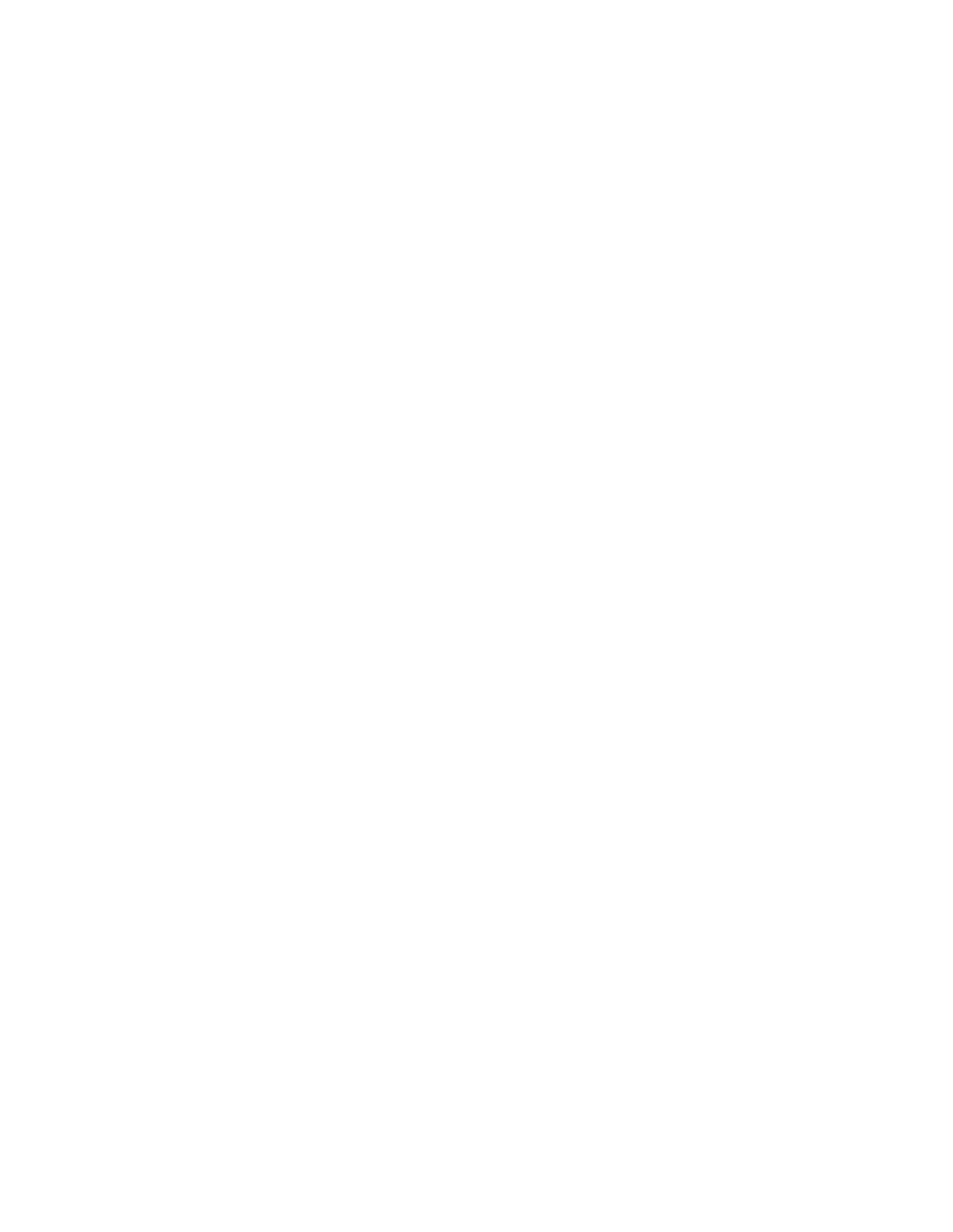| Do you have Allergies?                                                                                                                                                                         | $\square$ Food                                                                                | $\Box$ Environmental                                                                                                                                                    | $\Box$ Medication                           | $\Box$ None                                      |  |  |  |  |  |
|------------------------------------------------------------------------------------------------------------------------------------------------------------------------------------------------|-----------------------------------------------------------------------------------------------|-------------------------------------------------------------------------------------------------------------------------------------------------------------------------|---------------------------------------------|--------------------------------------------------|--|--|--|--|--|
| List type of Allergy and Reaction(s):                                                                                                                                                          |                                                                                               |                                                                                                                                                                         |                                             |                                                  |  |  |  |  |  |
| Medications/Vitamins/Supplements (Please list both prescription and non-prescription)                                                                                                          |                                                                                               |                                                                                                                                                                         |                                             | None<br>□                                        |  |  |  |  |  |
| Surgical History: (Please list all previous surgeries, the surgeon and date)                                                                                                                   |                                                                                               |                                                                                                                                                                         |                                             | None<br>$\Box$                                   |  |  |  |  |  |
| <b>Review of Systems:</b> Please circle any condition you are <b>currently</b> experiencing.<br><b>Constitutional:</b> Fever Weight loss Weight gain Chills<br>Neurologic: Headache            | Dizziness                                                                                     | <b>Memory Loss</b><br><b>Numbness</b>                                                                                                                                   |                                             | Other                                            |  |  |  |  |  |
| Glasses<br>Contacts<br><b>Eyes:</b><br><b>Ears/Throat:</b><br>Deafness<br>Chest pain<br>Cardiac:<br>Cough<br><b>Pulmonary:</b><br><b>Intestinal:</b><br>Diarrhea<br>Urinary:<br><b>Burning</b> | Double vision<br>Ringing<br>Skip beats<br>Cough blood<br>Bleeding<br>Bleeding<br>Incontinence | <b>Blurriness</b><br>Swallowing difficulty<br>Hoarseness<br>Rapid beat<br>Edema/ankle swelling<br>Short of breath Wheezing<br>Incontinence<br>Constipation<br>Increased | Other $\overline{\phantom{a}}$<br>Frequency | Other<br>Other<br>Other                          |  |  |  |  |  |
| Musculoskeletal:<br>Pain<br>Skin:<br>Lesions<br><b>Bruising</b><br>Hematologic:<br>Bleeding<br><b>Psychiatric:</b><br>Depression<br><b>Miscellaneous:</b>                                      | Weakness<br><b>Birth marks</b><br>Transfusions<br>Insomnia<br>Metal implants Breast Implants  | Arthritis<br>Joint Swelling Cane/walker<br>Hepatitis<br>Fatigued<br>Nervous exhaustion<br>Claustrophobic                                                                |                                             | Other<br>Other _______________<br>Other<br>Other |  |  |  |  |  |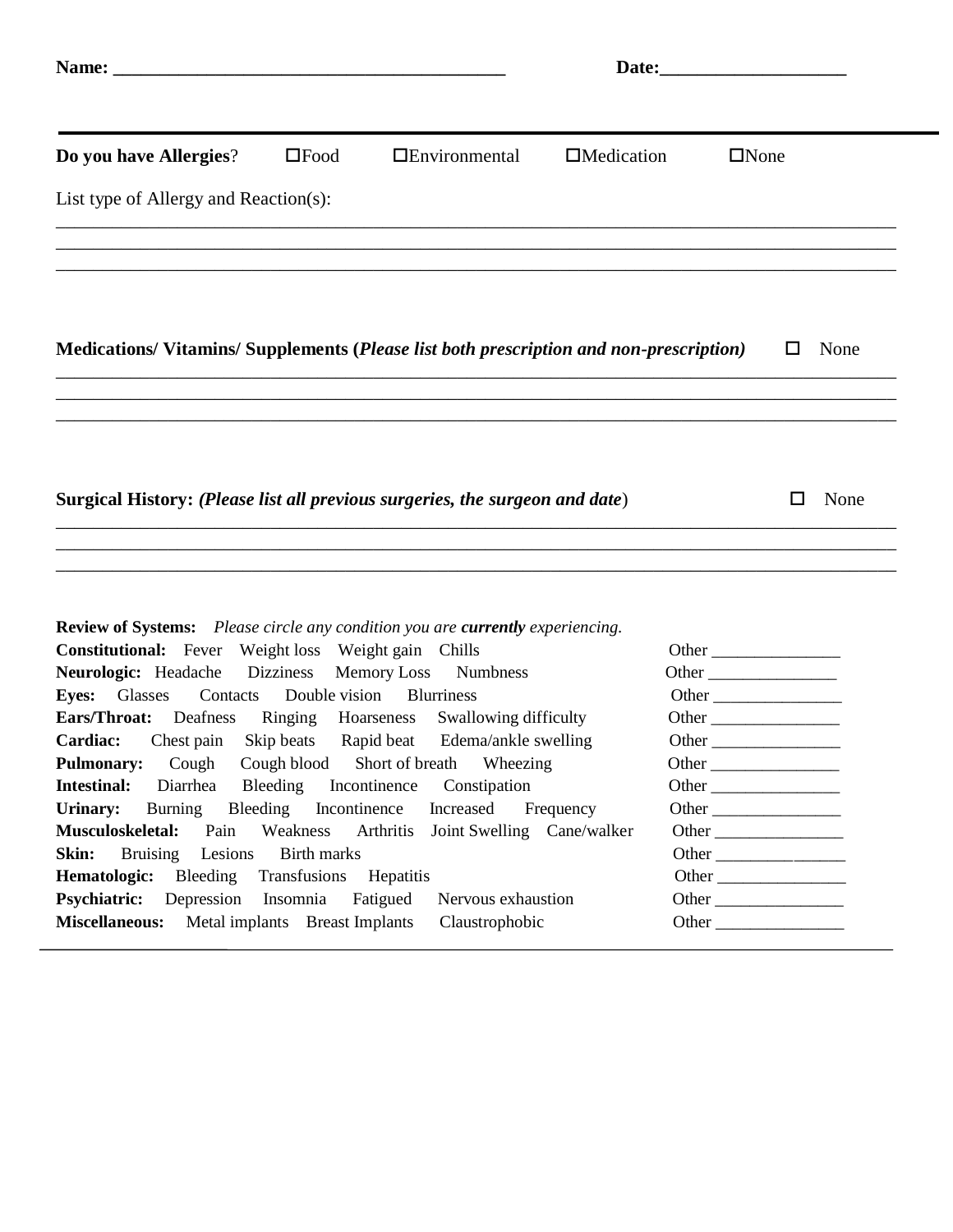#### **Family History:**

*Please check any problems that run in your family.*

| Yes    | No |                      | Yes    | No     |                            | Yes    | No |                        |
|--------|----|----------------------|--------|--------|----------------------------|--------|----|------------------------|
| □      | ப  | <b>AIDS</b>          | $\Box$ | ப      | Multiple Sclerosis         |        | □  | <b>Rheumatic Fever</b> |
| □      | ப  | Allergies            | $\Box$ | ப      | <b>Heart Problem</b>       | □      | □  | STD's                  |
| □      |    | Anemia               | $\Box$ | ⊔      | HIV/ARC                    |        | □  | Sinus Trouble          |
| □      |    | Arthritis            | □      | ப      | <b>High Blood Pressure</b> | □      | □  | Epilepsy               |
| □      | ப  | Asthma               | □      | ப      | Kidney Trouble             | □      | □  | <b>Thyroid Trouble</b> |
| □      | LΙ | Cancer               | □      | $\Box$ | <b>Spinal Disc Disease</b> | $\Box$ | □  | Tuberculosis           |
| □      | ΙI | <b>Bone Fracture</b> | □      | □      | <b>Low Blood Pressure</b>  | □      | □  | Ulcer                  |
| □      | ப  | Cirrhosis/Hepatitis  |        | □      | Mental/Emotional           | □      | □  | Polio                  |
| □      | LΙ | <b>Diabetes</b>      |        |        | Difficulty                 |        | □  | <b>Scoliosis</b>       |
| □      | LΙ | Dislocated Joints    |        | ΙI     | <b>Prostate Trouble</b>    |        | П  | Diverticulitis         |
| Other: |    |                      |        |        |                            |        |    |                        |

#### **Medical History:**

*Do you have or have you had any of the following***?**

| Yes    | No           |                                 | Yes | No           |                            | Yes | No |                        |
|--------|--------------|---------------------------------|-----|--------------|----------------------------|-----|----|------------------------|
| □      | ப            | <b>AIDS</b>                     |     | □            | Gout                       | □   | ப  | Scoliosis              |
| □      | ப            | Allergies                       | □   | ப            | Hay Fever                  | □   | ப  | Sinus Trouble          |
| $\Box$ | □            | Anemia                          |     |              | <b>Heart Problem</b>       | □   | □  | Spinal Disc Disease    |
| □      | ப            | Arthritis                       | □   | ப            | <b>High Blood Pressure</b> | □   | ப  | <b>Thyroid Trouble</b> |
| □      | ப            | Asthma                          | □   | ப            | HIV/ARC                    | □   | ப  | Tuberculosis           |
| □      | □            | <b>Bone Fracture</b>            | □   | □            | Kidney Trouble             | □   | ப  | Ulcer                  |
| □      | □            | <b>Blood Thinners</b>           | □   | □            | <b>Low Blood Pressure</b>  | □   | ப  | Polio                  |
| □      | LΙ           | Cancer                          |     | ΙI           | Mental/Emotional           | □   | ப  | Epilepsy               |
| □      | ப            | Cirrhosis/Hepatitis             |     |              | Difficulty                 | □   | □  |                        |
| □      | $\mathsf{L}$ | $\Box$<br><b>Diabetes</b><br>ШΙ | П   | $\mathsf{L}$ | Prostate Trouble           | □   | □  |                        |
| □      | ப            | Dislocated Joints               | □   | ப            | <b>Rheumatic Fever</b>     | □   | П  |                        |
| □      | П            | Diverticulitis                  |     |              | STD's                      |     |    |                        |
| Other: |              |                                 |     |              |                            |     |    |                        |

### **Social History**:

| <b>*Tobacco use:</b> □Never □Former Smoker □Current/Every Day Smoker □Current Some Day(s) Smoker    |
|-----------------------------------------------------------------------------------------------------|
|                                                                                                     |
|                                                                                                     |
| ❖Alcohol:                                                                                           |
| $\triangle$ Drug abuse: $\Box$ Never $\Box$ Currently $\Box$ In the past                            |
|                                                                                                     |
| <b>☆Caffeine Drinks:</b>                                                                            |
| <b>Exercise:</b> □None □Light □Moderate □Heavy _______ hours per week                               |
|                                                                                                     |
|                                                                                                     |
| For Women: Are you taking Birth Control? $\Box$ Yes<br>$\square$ No                                 |
| Are you nursing? $\Box$ Yes $\Box$ No Are you pregnant? $\Box$ Yes $\Box$ No if so, how many weeks? |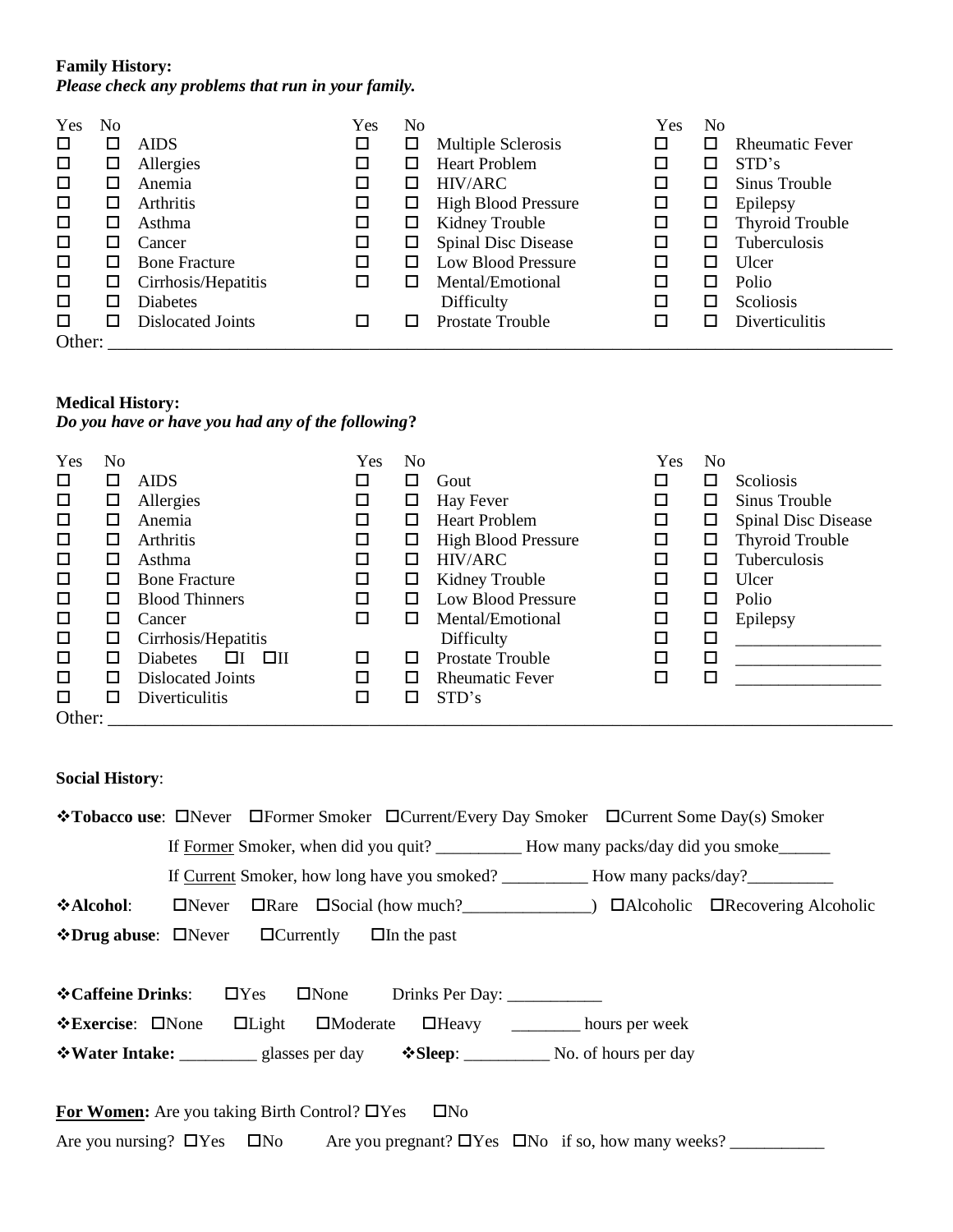| Rate your pain with the following scale:                                                                                                                                                                                                                                                                                                                                                                                                                                                                                | ,我们的人们就会在这里,我们的人们就会在这里,我们的人们就会在这里,我们的人们就会在这里,我们的人们就会在这里,我们的人们就会在这里,我们的人们就会在这里,我们                                                                                                                                                                                                       |  |
|-------------------------------------------------------------------------------------------------------------------------------------------------------------------------------------------------------------------------------------------------------------------------------------------------------------------------------------------------------------------------------------------------------------------------------------------------------------------------------------------------------------------------|----------------------------------------------------------------------------------------------------------------------------------------------------------------------------------------------------------------------------------------------------------------------------------------|--|
|                                                                                                                                                                                                                                                                                                                                                                                                                                                                                                                         | Discomfort 1 2 3 4 5 6 7 8 9 10 Intense                                                                                                                                                                                                                                                |  |
|                                                                                                                                                                                                                                                                                                                                                                                                                                                                                                                         |                                                                                                                                                                                                                                                                                        |  |
| Is your condition getting $\square$ worse $\square$ better $\square$ constant $\square$ comes and goes                                                                                                                                                                                                                                                                                                                                                                                                                  |                                                                                                                                                                                                                                                                                        |  |
| Is your condition interfering with your: Work Sleep or Daily routine? If so, how:                                                                                                                                                                                                                                                                                                                                                                                                                                       |                                                                                                                                                                                                                                                                                        |  |
| Has this or something similar happened in the past? $\Box$ Yes $\Box$ No Explain:<br><b>Treatments have included:</b><br>Physical therapy or exercise<br>$\Box$<br>Ц<br>Massage<br>□<br>$\Box$<br>Traction<br>□                                                                                                                                                                                                                                                                                                         | ,我们也不会有什么。""我们的人,我们也不会有什么?""我们的人,我们也不会有什么?""我们的人,我们也不会有什么?""我们的人,我们也不会有什么?""我们的人<br>$\square$ No medications, therapy, injections, braces or casts.<br><b>Braces</b><br>0<br>Manipulation/chiropractic<br>$\Box$<br>Cortisone injections, how many?<br>$\Box$<br>$\Box$<br>Acupuncture |  |
| Previous doctors seen for this problem:<br>$\Box$ None<br>Specialty<br>Date<br>Doctor                                                                                                                                                                                                                                                                                                                                                                                                                                   | Treatments                                                                                                                                                                                                                                                                             |  |
| known.<br>□<br>□<br>$EMG/NCV$<br>□<br>Bone scan $\frac{1}{\sqrt{1-\frac{1}{2}}\sqrt{1-\frac{1}{2}}\sqrt{1-\frac{1}{2}}\sqrt{1-\frac{1}{2}}\sqrt{1-\frac{1}{2}}\sqrt{1-\frac{1}{2}}\sqrt{1-\frac{1}{2}}\sqrt{1-\frac{1}{2}}\sqrt{1-\frac{1}{2}}\sqrt{1-\frac{1}{2}}\sqrt{1-\frac{1}{2}}\sqrt{1-\frac{1}{2}}\sqrt{1-\frac{1}{2}}\sqrt{1-\frac{1}{2}}\sqrt{1-\frac{1}{2}}\sqrt{1-\frac{1}{2}}\sqrt{1-\frac{1}{2}}\sqrt{1-\frac{1}{2}}\sqrt{1-\frac{$<br>$\Box$<br>□<br>Please circle all affected areas on the body chart: | Tests done to evaluate your problem: $\square$ None Please list date of studies, results, and where study done if                                                                                                                                                                      |  |